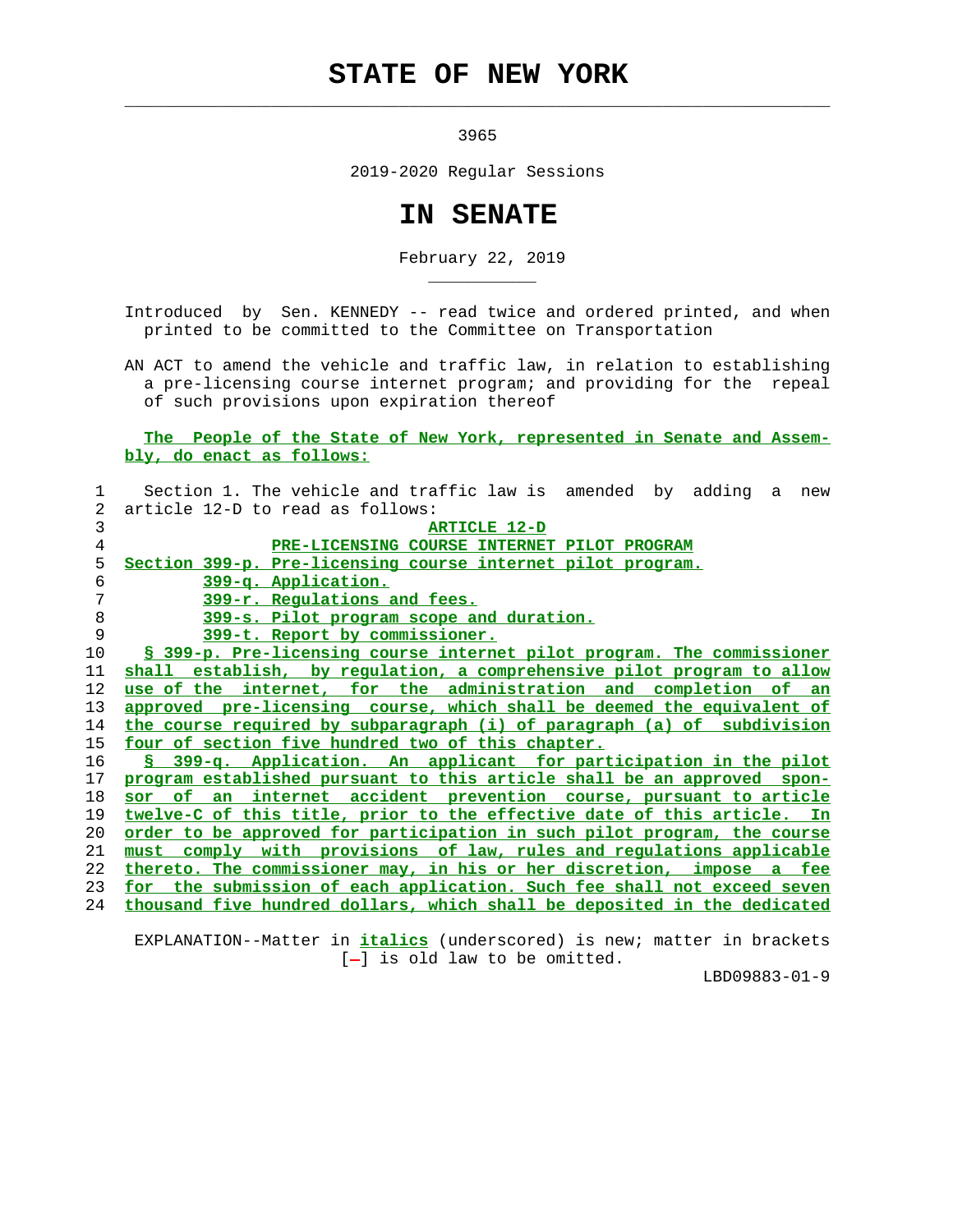S. 3965 2

| 1        | highway and bridge trust fund established pursuant to section eighty-                                                                          |
|----------|------------------------------------------------------------------------------------------------------------------------------------------------|
| 2        | <u>nine-b of the state finance law.</u>                                                                                                        |
| 3        | § 399-r. Regulations and fees. 1. The commissioner is authorized and                                                                           |
| 4        | directed to promulgate any rules and regulations necessary to implement                                                                        |
| 5        | the provisions of this article and to insure that the internet pilot                                                                           |
| 6        | program, as approved by the commissioner, can validate: student identity                                                                       |
| 7        | at registration and throughout the course; participation throughout the                                                                        |
| 8        | course; that time the requirements are met; and successful completion of                                                                       |
| 9        | the course. Provided, however, that any rules and regulations promulgat-                                                                       |
| 10       | ed pursuant to this article shall not stipulate any particular location                                                                        |
| 11       | <u>for delivery of a pre-licensing course or limit the time of day during</u>                                                                  |
| 12       | which such course may be taken.                                                                                                                |
| 13       | 2. The commissioner is authorized to impose a fee upon each pre-li-                                                                            |
| 14       | <u>censing course sponsoring agency approved to deliver such course, which </u>                                                                |
| 15       | shall not exceed eight dollars for each student who completes such                                                                             |
| 16       | course, and which shall be deposited in the dedicated highway and bridge                                                                       |
| 17       | trust fund established pursuant to section eighty-nine-b of the state                                                                          |
| 18       | finance law.                                                                                                                                   |
| 19       | 3. The commissioner is hereby authorized to promulgate and adopt on an                                                                         |
| 20       | emergency basis regulations necessary for the implementation of this                                                                           |
| 21       | section.                                                                                                                                       |
| 22       | § 399-s. Pilot program scope and duration. The commissioner shall                                                                              |
| 23       | conduct a pilot program designed to evaluate utilizing the internet for                                                                        |
| 24       | <u>delivering an approved pre-licensing course, which shall be deemed the</u>                                                                  |
| 25       | equivalent of the course required by subparagraph (i) of paragraph (a)                                                                         |
| 26       | of subdivision four of section five hundred two of this chapter, by                                                                            |
| 27       | permitting qualified applicants to participate in the pilot program for                                                                        |
| 28       | a period of five years.                                                                                                                        |
| 29       | § 399-t. Report by commissioner. Within five years of the establish-                                                                           |
| 30       | ment and implementation of this article, the commissioner shall report                                                                         |
| 31       | to the governor, the temporary president of the senate and the speaker                                                                         |
| 32       | of the assembly on the pre-licensing course internet pilot program and                                                                         |
| 33       | its results. Such reports shall include recommendations as to the future                                                                       |
| 34       | use of internet as an effective way, in addition to classroom presenta-                                                                        |
| 35       | tion, to deliver to the public approved pre-licensing courses, and qual-                                                                       |
| 36       | <u>ifications for participants in such approved internet delivered</u>                                                                         |
| 37       |                                                                                                                                                |
|          | programs.                                                                                                                                      |
| 38       | § 2. Paragraph (h) of subdivision 4 of section 502 of the vehicle<br>and                                                                       |
| 39       | traffic law, as added by section 1 of part L of chapter 59 of the laws                                                                         |
| 40       | of 2009, is amended to read as follows:                                                                                                        |
| 41       | (h) Course completion certificate fee. The fee for a course completion                                                                         |
| 42       | certificate provided by the department to an entity that is approved by                                                                        |
| 43       | the commissioner to offer the pre-licensing course, required by this                                                                           |
| 44       | subdivision, for issuance by such entity to students upon their                                                                                |
| 45       | completion of such pre-licensing course shall be one dollar. Such fee                                                                          |
| 46       | shall be paid by such entity and shall not be charged to a person who                                                                          |
| 47       | takes the course in any manner. The provisions of this paragraph shall                                                                         |
| 48       | not apply to a pre-licensing course established pursuant to article                                                                            |
| 49       | twelve-D of this chapter.                                                                                                                      |
| 50       | § 3. This act shall take effect on the one hundred eightieth day after                                                                         |
| 51       | shall have become a law and shall expire and be deemed repealed five<br>it                                                                     |
| 52       | years after the date that the pre-licensing course internet pilot                                                                              |
| 53       | is established and implemented by the commissioner of motor<br>program                                                                         |
| 54       | vehicles pursuant to article 12-D of the vehicle and traffic<br>law,<br>as                                                                     |
| 55<br>56 | added by section one of this act; provided that any rules and regu-<br>lations necessary to implement the provisions of this act on its effec- |